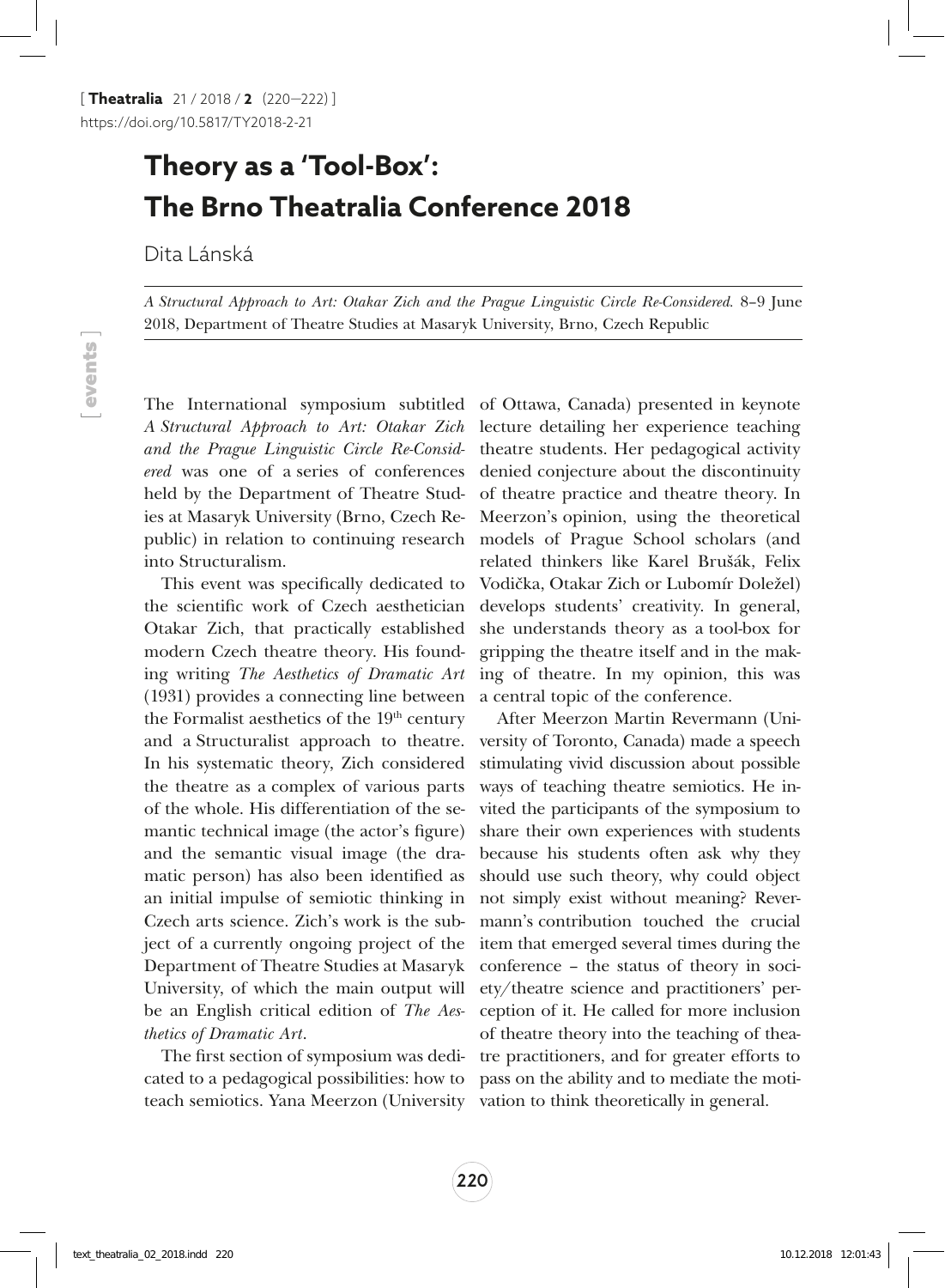opened with Tereza Turzíková (Masaryk University, Czech Republic) who reflected on possible ways of reading contemporary theatre performance. She attempted to use the Deleuzian theatre theory of post-Structuralist performance theorists to analyse the production of Czech performance theatre D'Epog, based in Brno. Turzíková's paper represented step beyond Structural theory and reminded participants of the necessity of new approaches in connection with current developments of theatre and theatrical forms in order better to comprehend it. On the contrary, Eva Šlaisová (Charles University, Czech Republic) applied structural analysis to contemporary performance art. In this case, Šlaisová demonstrated the need to update older theory and use it for new forms of art. Šlaisová described video mapping *Le Ballet des Ombres Heureuses* (Strasbourg, 2017) through terms such as function, structure and sign and wanted to show the potency of the theories of the Prague School when applied to such material.

The last section of the first day of symposium put participants in the mood for an evening production of the concert version of parts of Zich's opera *Vina* [Guilt]. Brian Locke (Western Illinois University, United States of America) dealt with this opera from a musicological point of view. He described Zich as a representative of musical Modernism and argued that that's why critics disapproved of his opus. According to Locke, *Vina* was the first fundamentally post-tonal work in the history of Czech opera. Locke also emphasized Zich's treatment of silence in the opera.

Tereza Zálešáková (Masaryk University, Czech Republic) tried to revise Ivo Zich of contemporary science, the state of Osolsobě's theory of musical theatre as the theatre and also the mentality of his

The second section of the conference a dramatic genre. Osolsobě thought about 'classic' American musical comedies of the 1960s and examined the ways in which contemporary musicals differ from them in many ways. Zálešáková asked a question: Is Osolsobě's theory applicable to the latter musical productions? She mentioned more theories suitable for this purpose, for example theory of Michael Kunze or Olaf Jubin. Pavel Drábek expressed gratitude for revisiting older theories because in his opinion it is very important to do that.

[ events ]

Pavel Drábek opened the second day of symposium with a keynote speech about Zich's position in theatre aesthetics. Drábek sees a combination of radical and traditionalist theories as the principal cause of Zich's scientific specificity. Zich lived in an epoch of crossing traditional and avant-garde types of theatre. Drábek also mentioned changes in theoretical physics that had influenced art theory. He perceived Zich's conception of theatre as complementary implementation of both synthetic and analytical theory, that complement each other. This approach is relational and non-normative. The relativity of this observation is, in Drábek's opinion, the avant-garde dimension of Zich's way of thinking. This was the most important thought of Drábek's lecture – the relativity of a theoretical grasp of the phenomenon at play when the object is changing as a function of the angle of sight. It is an attempt to think about it, not describe it.

Martina Musilová (Masaryk University, Brno and the Czech Academy of Performing Arts) focused on Zich's theatre background and his theoretical approach to it. Musilová mentioned the influence upon